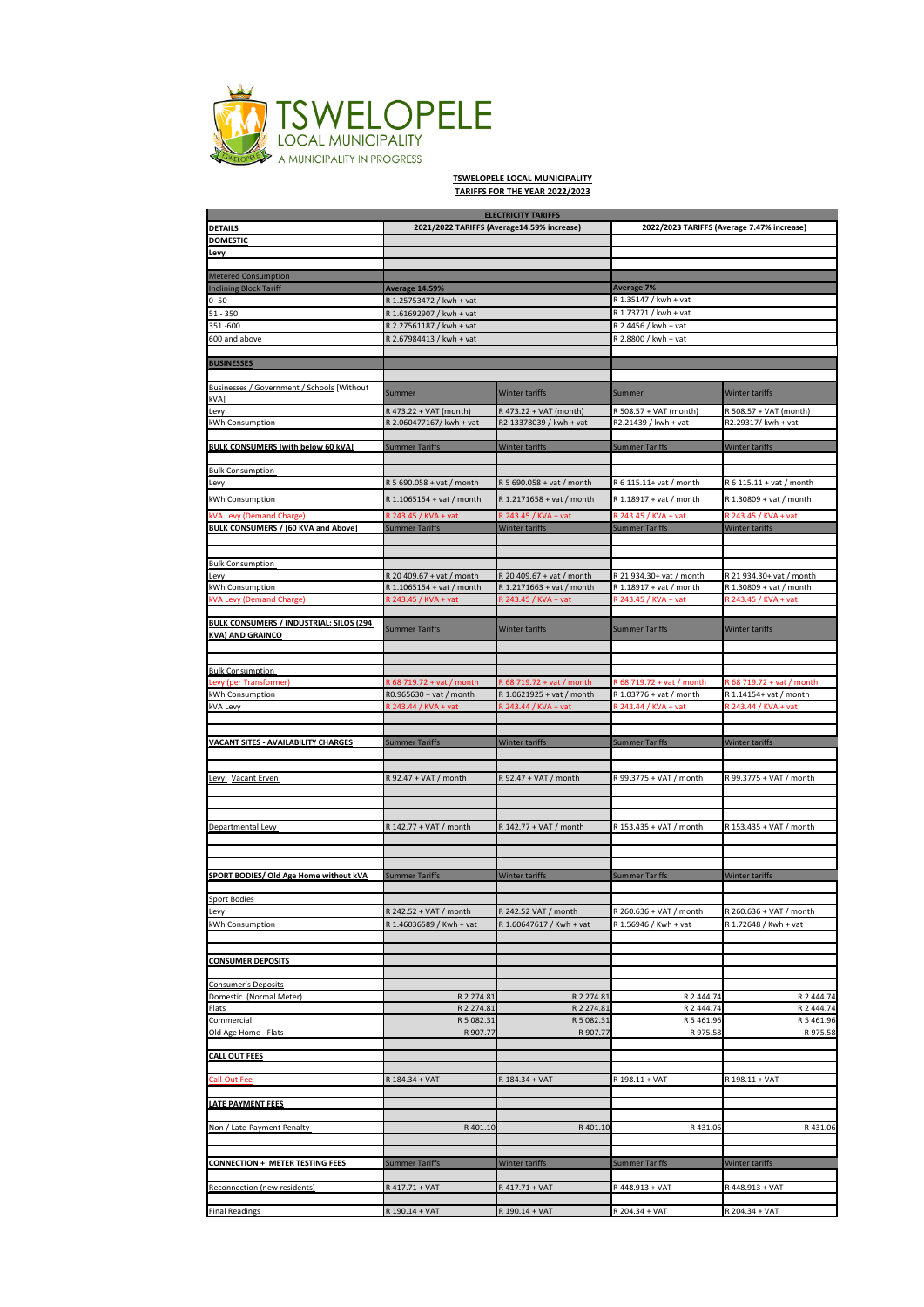|                                                                       | <b>Testing of Meters</b>                                                          | R 640.52 + vat/meter/test                           | R 640.52 + vat/meter/test                                                                                                                       | R 688.37+ vat/test meter                            | R 688.37+ vat/test meter                                                                                                                       |
|-----------------------------------------------------------------------|-----------------------------------------------------------------------------------|-----------------------------------------------------|-------------------------------------------------------------------------------------------------------------------------------------------------|-----------------------------------------------------|------------------------------------------------------------------------------------------------------------------------------------------------|
|                                                                       |                                                                                   |                                                     |                                                                                                                                                 | Actual cost of material + VAT                       |                                                                                                                                                |
|                                                                       | <b>Connection Fee</b>                                                             | Actual cost of material + VAT +                     | Actual cost of material + VAT                                                                                                                   | + labour + 20% admin fee +                          | Actual cost of material + VAT +                                                                                                                |
|                                                                       |                                                                                   | labour + 20% admin fee + VAT                        | abour + 20% admin fee + VAT                                                                                                                     | VAT                                                 | labour + 20% admin fee + VAT                                                                                                                   |
|                                                                       | METER TAMPERING FEES                                                              | <b>Summer Tariffs</b>                               | Winter tariffs                                                                                                                                  | <b>Summer Tariffs</b>                               | Winter tariffs                                                                                                                                 |
|                                                                       |                                                                                   |                                                     |                                                                                                                                                 |                                                     |                                                                                                                                                |
|                                                                       | Meter Tampering Fees (1 Phase Power meter)                                        | R 9 000.00 + Vat + 3 Months<br>average consumption  | R 9 000.00 + Vat + 3 Months<br>average consumption                                                                                              | R 9 672.30 + Vat + 3 Months<br>average consumption  | R 9 672.30 + Vat + 3 Months<br>average consumption                                                                                             |
|                                                                       | Meter Tampering Fees (3 Phase Power /<br>Consumer with connection below 60KVA)    | R 13 000.00 + Vat + 3 Months<br>average consumption | R 13 000.00 + Vat + 3 Months<br>average consumption                                                                                             | R 13 971 + Vat + 3 Months<br>average consumption    | R 13 971 + Vat + 3 Months<br>average consumption                                                                                               |
|                                                                       | Meter Tampering Fees (Bulk Consumer with                                          | R 15 000.00 + Vat + 3 Months                        | $3.15000.00 + Vat + 3$ Months                                                                                                                   | R 16 120.50 + Vat + 3 Months                        | R 16 120.50 + Vat + 3 Months                                                                                                                   |
|                                                                       | consumption between 60KVA and 100kVA)<br>Meter Tampering Fees (Bulk Consumer with | average consumption<br>R 20 000.00 + Vat + 3 Months | average consumption<br>R 20 000.00 + Vat + 3 Months                                                                                             | average consumption<br>R 21 494.00 + Vat + 3 Months | average consumption<br>R 21 494.00 + Vat + 3 Months                                                                                            |
|                                                                       | consumption of 100KVA and Above)                                                  | average consumption                                 | average consumption                                                                                                                             | average consumption                                 | average consumption                                                                                                                            |
|                                                                       |                                                                                   |                                                     | <b>Assessment Rates</b>                                                                                                                         |                                                     |                                                                                                                                                |
|                                                                       |                                                                                   |                                                     | 2021/2022 (6%)                                                                                                                                  |                                                     | 2022/2023 (6%)                                                                                                                                 |
| <b>Vote Number</b>                                                    | <b>Details</b>                                                                    |                                                     |                                                                                                                                                 |                                                     |                                                                                                                                                |
| <b>ASSESSMENT RATES</b><br>[VAT at zero rate]                         | <b>Residential Properties</b><br><b>Business/Industrial/Commercial</b>            |                                                     | 0.009143816<br>0.011924668                                                                                                                      |                                                     | 0.009692445<br>0.012640148                                                                                                                     |
|                                                                       | <b>State Owned</b>                                                                |                                                     | 0.023849334                                                                                                                                     |                                                     | 0.025280294                                                                                                                                    |
|                                                                       | <b>Public Service Infrastructure</b>                                              |                                                     | 0.002285954                                                                                                                                     |                                                     | 0.002423111                                                                                                                                    |
|                                                                       | <b>Newly rateable State Owned</b>                                                 |                                                     | 0.023849334                                                                                                                                     |                                                     | 0.025280294                                                                                                                                    |
|                                                                       |                                                                                   |                                                     |                                                                                                                                                 |                                                     |                                                                                                                                                |
| <b>Vote Number</b>                                                    | <b>Details</b>                                                                    |                                                     | 2021/2022 (6%)                                                                                                                                  |                                                     | 2022/2023 (6%)                                                                                                                                 |
|                                                                       | <b>Agriculture</b>                                                                |                                                     | 0.00093055                                                                                                                                      |                                                     | 0.000986383                                                                                                                                    |
|                                                                       |                                                                                   |                                                     |                                                                                                                                                 |                                                     |                                                                                                                                                |
| The last instalment to be paid on<br>the last day of June every year. |                                                                                   |                                                     |                                                                                                                                                 |                                                     |                                                                                                                                                |
|                                                                       |                                                                                   |                                                     |                                                                                                                                                 |                                                     |                                                                                                                                                |
| <b>GENERAL EXPENSES OF COUNCIL</b>                                    |                                                                                   |                                                     | 2021/2022 (6%)                                                                                                                                  |                                                     | 2022/2023 (6%)                                                                                                                                 |
| 0200 / 1727 / 0000                                                    | Assessment Certificate                                                            | R 40.5344 / certificate VAT at zero rate            |                                                                                                                                                 |                                                     | R 42.9618 / certificate VAT at zero rate                                                                                                       |
| 0200 / 1727 / 0000                                                    | Clearance Certificate                                                             | R 91.213/ certificate VAT at zero rate              |                                                                                                                                                 | R 96.6858 / certificate VAT at zero rate            |                                                                                                                                                |
|                                                                       |                                                                                   |                                                     |                                                                                                                                                 |                                                     |                                                                                                                                                |
| 0400 / 1705 / 0000                                                    | <b>Building Clause [Certificate]</b>                                              | R 134.7684/ certificate plus VAT                    |                                                                                                                                                 | R 142.855 / certificate plus VAT                    |                                                                                                                                                |
| 0400 / 1705 / 0000                                                    | Zoning Certificate                                                                | R 93.4814/ certificate plus VAT                     |                                                                                                                                                 |                                                     | R 99.0903 / certificate plus VAT                                                                                                               |
|                                                                       |                                                                                   | R 134.7684 / objection VAT at zero rate             |                                                                                                                                                 |                                                     |                                                                                                                                                |
| 0220 / 1721 / 0000                                                    | Objection Fees [Valuation]                                                        |                                                     |                                                                                                                                                 |                                                     | R 142.855 / objection VAT at zero rate                                                                                                         |
| 0400 / 1705 / 0000                                                    | <b>Building Plans -</b>                                                           |                                                     |                                                                                                                                                 |                                                     |                                                                                                                                                |
|                                                                       | New Buildings (Residential)                                                       |                                                     | R 269.3884/ plan plus VAT                                                                                                                       |                                                     | R 285.552 / plan plus VAT                                                                                                                      |
|                                                                       | Extensions<br><b>New Buildings (Business)</b>                                     |                                                     | R 202.0466/ plan plus VAT<br>R 404.0826/ plan plus VAT                                                                                          |                                                     | R 214.169 / plan plus VAT<br>R 428.328 / plan plus VAT                                                                                         |
| 0200 / 4511 / 0000                                                    | Faxes                                                                             |                                                     |                                                                                                                                                 |                                                     |                                                                                                                                                |
|                                                                       | Sending [National]                                                                |                                                     | R 6.731 / page plus VAT                                                                                                                         | R 7.13 / page plus VAT                              |                                                                                                                                                |
|                                                                       | Receiving                                                                         |                                                     | R 4.0492/ page plus VAT                                                                                                                         |                                                     | R 4.29215/ page plus VAT                                                                                                                       |
|                                                                       | Sending [International]                                                           |                                                     | R 20.2036 / page plus VAT                                                                                                                       |                                                     | R 21.4158 / page plus VAT                                                                                                                      |
| 0410 / 1725 / 0000                                                    | Photocopies (Colour at double tariff)                                             |                                                     |                                                                                                                                                 |                                                     |                                                                                                                                                |
|                                                                       | A <sub>3</sub>                                                                    |                                                     | R 2.5652/ page plus VAT                                                                                                                         |                                                     | R 2.71911 / page plus VAT                                                                                                                      |
|                                                                       | A 4                                                                               |                                                     | R 1.272/ page plus VAT                                                                                                                          |                                                     | R 1.34832 / page plus VAT                                                                                                                      |
|                                                                       | <b>ID Documents</b><br><b>B4</b>                                                  |                                                     | R 1.272/ page plus VAT<br>R 2.5652/ page plus VAT                                                                                               |                                                     | R 1.34832 / page plus VAT<br>R 271911 / page plus VAT                                                                                          |
|                                                                       | Prood of Residence                                                                |                                                     | R 2.5652/ page plus VAT                                                                                                                         |                                                     | $R3$ / page                                                                                                                                    |
|                                                                       |                                                                                   |                                                     |                                                                                                                                                 |                                                     |                                                                                                                                                |
| 0101 / 1741 / 0000                                                    | Poster Deposit                                                                    |                                                     |                                                                                                                                                 |                                                     |                                                                                                                                                |
|                                                                       | Poster deposit                                                                    |                                                     | R 266.7066 / event (maximum 100) [Deposit will be<br>forfeited if poster/s is/are not removed within 7 days<br>after date of advertised event.] |                                                     | R 282.709 / event (maximum 100) [Deposit will be<br>forfeited if poster/s is/are not removed within 7 days<br>after date of advertised event.] |
|                                                                       |                                                                                   |                                                     |                                                                                                                                                 |                                                     |                                                                                                                                                |
|                                                                       |                                                                                   |                                                     |                                                                                                                                                 |                                                     |                                                                                                                                                |
|                                                                       | 2.9.2<br>Poster Fee<br>Billboards<br>2.9.3                                        |                                                     | R 565.7644 plus VAT per 100 / event<br>R835.7888plus VAT (maximum 3)                                                                            | R 599.71 plus VAT per 100 / event                   | R885.936 plus VAT (maximum 3)                                                                                                                  |
|                                                                       | 2.9.4<br><b>Temporary Advertising Boards</b>                                      |                                                     | R 26.977 plus VAT /board / month (maximum 20)                                                                                                   |                                                     | R 28.5956 plus VAT /board / month (maximum 20)                                                                                                 |
|                                                                       |                                                                                   |                                                     |                                                                                                                                                 |                                                     |                                                                                                                                                |
|                                                                       |                                                                                   |                                                     |                                                                                                                                                 |                                                     |                                                                                                                                                |
|                                                                       | <b>Town Maps</b>                                                                  |                                                     | R 408.4604 plus VAT                                                                                                                             |                                                     | R 432.968 plus VAT                                                                                                                             |
| 0400 / 1737 / 0000                                                    | A <sub>0</sub> [Large]<br>$A_1$ [Small]                                           |                                                     | R 242.4008plus VAT                                                                                                                              |                                                     | R 256.945 plus VAT                                                                                                                             |
|                                                                       |                                                                                   |                                                     |                                                                                                                                                 |                                                     |                                                                                                                                                |
| 6101 / 6101 / 6101                                                    | <b>Business Erven</b>                                                             |                                                     |                                                                                                                                                 |                                                     |                                                                                                                                                |
|                                                                       | Hoopstad & Bultfontein                                                            |                                                     | Auction Price plus VAT/ Council Resolution                                                                                                      |                                                     | Auction Price plus VAT/ Council Resolution                                                                                                     |
|                                                                       | Tikwana & Phahameng                                                               |                                                     | R 5.0668/ $m^2$ + VAT / erf<br>R 3.7842- $m^2$ + VAT                                                                                            |                                                     | <b>R 5.37081/ m<sup>2</sup> + VAT</b> / erf<br>R 4.01125- $m^2$ + VAT                                                                          |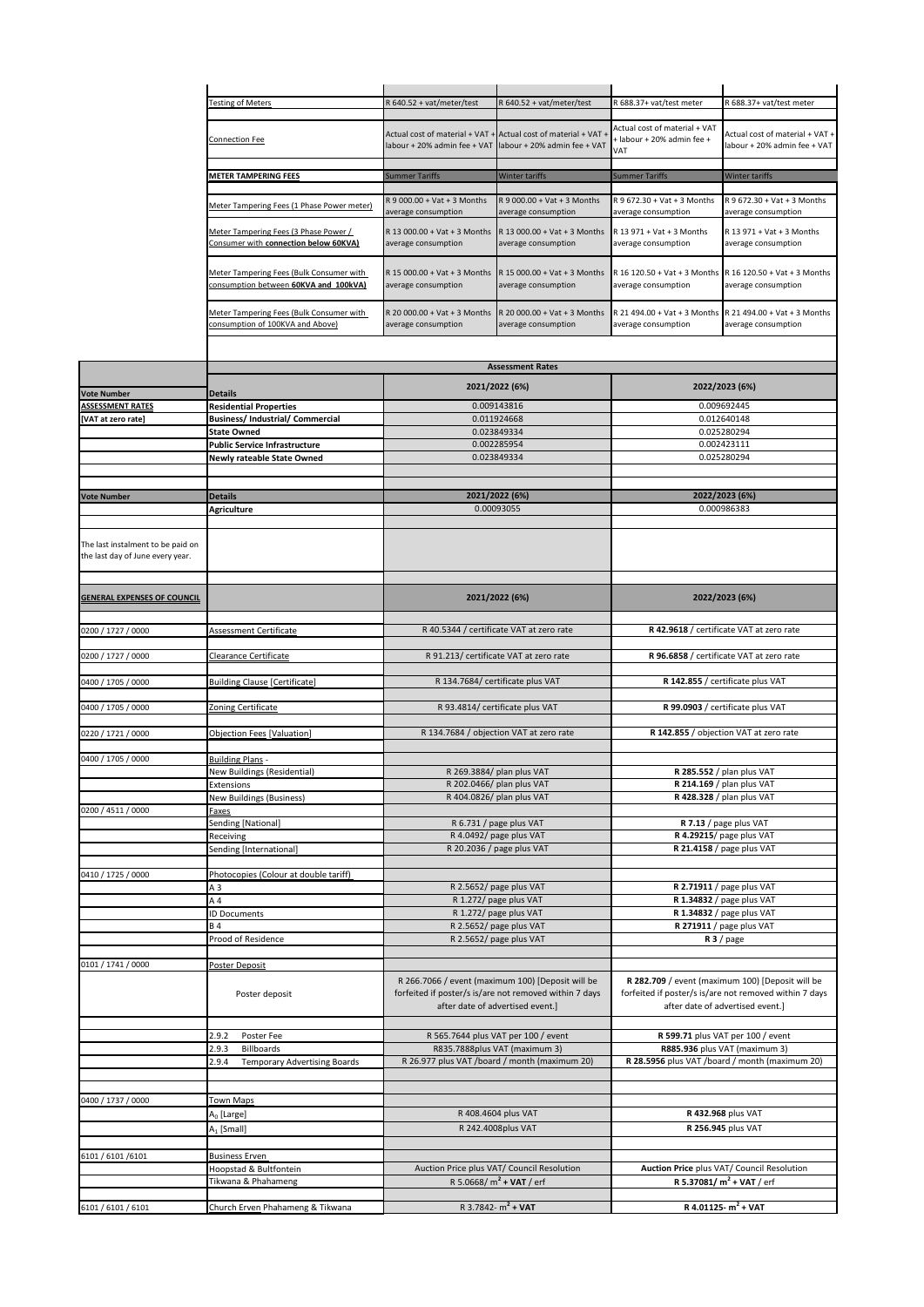|                          | NB: Once-off payment (ECM25-16/02/05)                                           | [max R 2114.70 + VAT]                                            | [max R 2241.58 + VAT]                                            |
|--------------------------|---------------------------------------------------------------------------------|------------------------------------------------------------------|------------------------------------------------------------------|
|                          |                                                                                 |                                                                  |                                                                  |
| 6100 / 6101 / 6101       | Residential Erven                                                               |                                                                  |                                                                  |
|                          | Bultfontein<br>Hoopstad                                                         | <b>Tender Price or Auction</b><br><b>Tender Price or Auction</b> | <b>Tender Price or Auction</b><br><b>Tender Price or Auction</b> |
|                          | Phahameng & Tikwana                                                             | R 1347.472+ VAT Inclusive/site                                   | R 1428.32 + VAT Inclusive/site                                   |
| 0420 / 1741 / 0000       | Transfer fee (Informal)                                                         | R 59.6992+ VAT / site                                            | R 63.2812 + VAT / site                                           |
|                          | RDP Houses - Prov. Government                                                   | R 1772.0974 + VAT / site                                         | R 1878.42 + VAT / site                                           |
|                          |                                                                                 |                                                                  |                                                                  |
| 0101 / 1741 / 0000       | Rent of Loud Hailer                                                             | R 404.0826+ VAT / hour or part thereof                           | R 428.33 + VAT / hour or part thereof                            |
|                          |                                                                                 |                                                                  |                                                                  |
|                          |                                                                                 |                                                                  |                                                                  |
| 0101 / 1741 / 0000       | *Reproduction Fees                                                              |                                                                  |                                                                  |
|                          | For records meant in section 15 of the                                          |                                                                  |                                                                  |
|                          | <b>Information Act</b>                                                          |                                                                  |                                                                  |
|                          | A4 photocopy or part thereof                                                    | R 0.7632 + VAT                                                   | R 0.80899 + VAT                                                  |
|                          | Printed copy A4 or part thereof held on<br>computer or in electronic or machine | R 0.53+ VAT                                                      | R 0.56 + VAT                                                     |
|                          | readable form                                                                   |                                                                  |                                                                  |
|                          |                                                                                 |                                                                  |                                                                  |
|                          | A copy on a computer-readable form on :                                         |                                                                  |                                                                  |
|                          | <b>Stiffy Disc</b>                                                              | R 6.3494 + VAT                                                   | R 6.73036 + VAT                                                  |
|                          | Compact Disc                                                                    | R 50.6786+ VAT                                                   | R 53.7193 + VAT                                                  |
|                          | A transcription of visual images on:<br>A4 page or part thereof                 | R 27.8568+ VAT                                                   | R 29.5282 + VAT                                                  |
|                          | A copy of visual images                                                         | R 75.9808+ VAT                                                   | R 80.5396 + VAT                                                  |
|                          | For a transcription of an audio record:                                         |                                                                  |                                                                  |
|                          | A4 page or part thereof                                                         | R 15.19 + VAT                                                    | R 16.10 + VAT                                                    |
|                          | for a copy of an audio record                                                   | R 21.53 + VAT                                                    | R 22.82 + VAT                                                    |
| 0101 / 1741 / 0000       | *Access Fees                                                                    |                                                                  |                                                                  |
|                          | For records meant in section 22 of the                                          |                                                                  |                                                                  |
|                          | <b>Information Act</b>                                                          |                                                                  |                                                                  |
|                          |                                                                                 |                                                                  |                                                                  |
|                          | Photocopy of A4 page or part thereof                                            | R 0.76 + VAT                                                     | R 0.81 + VAT                                                     |
|                          | Printed copy A4 or part thereof held on                                         |                                                                  |                                                                  |
|                          | computer or in electronic or machine<br>readable form                           | $R$ 0.53 + VAT                                                   | R 0.56 + VAT                                                     |
|                          |                                                                                 |                                                                  |                                                                  |
|                          | A copy in a computer readable form on:                                          |                                                                  |                                                                  |
|                          | Stiffy Disc                                                                     | R 6.35+ VAT                                                      | R 6.731 + VAT                                                    |
|                          | Compact Disc                                                                    | R 50.68 + VAT                                                    | R 53.72 + VAT                                                    |
|                          | A transcription of visual images for an:                                        |                                                                  |                                                                  |
|                          | A4 page or part thereof<br>A copy of visual images                              | R 27.86+ VAT<br>R 75.98+ VAT                                     | R 29.53 + VAT<br>R 80.54 + VAT                                   |
|                          | A transcription of an audio record:                                             |                                                                  |                                                                  |
|                          | A4 page or part thereof                                                         | R 15.19 + VAT                                                    | R 16.10 + VAT                                                    |
|                          | A copy of an audio record                                                       | R 21.53 + VAT                                                    | R 22.82 + VAT                                                    |
|                          |                                                                                 |                                                                  |                                                                  |
| 0101 / 1741 / 0000       | *Search Fees                                                                    |                                                                  |                                                                  |
|                          | As meant in section 22(2) of the Information<br>Act                             |                                                                  |                                                                  |
|                          | To search for the record, for each hour or                                      |                                                                  |                                                                  |
|                          | part of an hour                                                                 | R 19.00 + VAT                                                    | R 20.14 + VAT                                                    |
|                          |                                                                                 |                                                                  |                                                                  |
| <b>BUSINESS LICENCES</b> |                                                                                 |                                                                  |                                                                  |
|                          |                                                                                 |                                                                  |                                                                  |
| 0400 / 1401 / 0000       | Hawkers' Licences<br>Residents                                                  | R 134.77/ annum                                                  | R 142.86 / annum                                                 |
|                          | Non-Residents                                                                   | R 253.10 / day                                                   | R 268.286 / day                                                  |
| 0400 / 1401 / 0000       | Certificate of acceptability                                                    | First Certificate free of charge thereafter R 134.77 /           | First Certificate free of charge thereafter R 142.86/            |
| 0400 / 1401 / 0000       | <b>Business Licences</b>                                                        | 673.5134                                                         | 713.92                                                           |
| 0400 / 1401 / 0000       | Duplicate Licences [Business / Hawkers /                                        | R 202.10/ plan plus VAT                                          | R 214.23 / plan plus VAT                                         |
|                          | Tuck / Spas a shops ]                                                           |                                                                  |                                                                  |
|                          |                                                                                 |                                                                  |                                                                  |
| 0540 / 1741 / 0000       | <b>Entrance Ways</b>                                                            |                                                                  |                                                                  |
|                          | Repair of Entrance Ways                                                         | Cost of material + VAT & labour + 20% admin + VAT                | Cost of material + VAT & labour + 20% admin + VAT                |
|                          | New Entrance Ways                                                               | Cost of material + VAT & labour + 20% admin + VAT                | Cost of material + VAT & labour + 20% admin + VAT                |
|                          |                                                                                 |                                                                  |                                                                  |
| 0540 / 1733 / 0000       | Provision of Gravel [ If available]<br>Residents                                |                                                                  |                                                                  |
|                          | Delivered by Municipality with a minimum                                        |                                                                  |                                                                  |
|                          | of $6 m3$                                                                       | R 94.29 + VAT / $m^3$                                            | R 99.95 + VAT / $m^3$                                            |
|                          | Loaded by Buyer                                                                 | R80.80+ VAT / m <sup>3</sup>                                     | R 85.65 + VAT / $m^3$                                            |
|                          | Contractors                                                                     |                                                                  |                                                                  |
|                          | Delivered by Municipality                                                       | R 107.72 + VAT / $m3$                                            | R 114.18 + VAT / $m^3$                                           |
|                          | Loaded by Buyer                                                                 | R 94.29+ VAT / $m^3$                                             | R 99.95 + VAT / $m^3$                                            |
| 0540 / 1733 / 0000       | Provisioning of Garden Soil [If available]                                      |                                                                  |                                                                  |
|                          | Residents                                                                       |                                                                  |                                                                  |
|                          | Delivered by Municipality                                                       | R 94.29 + VAT / $m^3$                                            | R99.95 + VAT / $m^3$                                             |
|                          | Loaded by Buyer                                                                 | R80.80+ VAT / m <sup>3</sup>                                     | R 85.65 + VAT / $m^3$                                            |
|                          | Contractors                                                                     |                                                                  |                                                                  |
|                          | Delivered by Municipality<br>Loaded by Buyer                                    | R 107.72+ VAT / m <sup>3</sup><br>R 94.29+ VAT / m <sup>3</sup>  | R 114.18 + VAT / $m^3$<br>R 99.95 + VAT / $m^3$                  |
|                          |                                                                                 |                                                                  |                                                                  |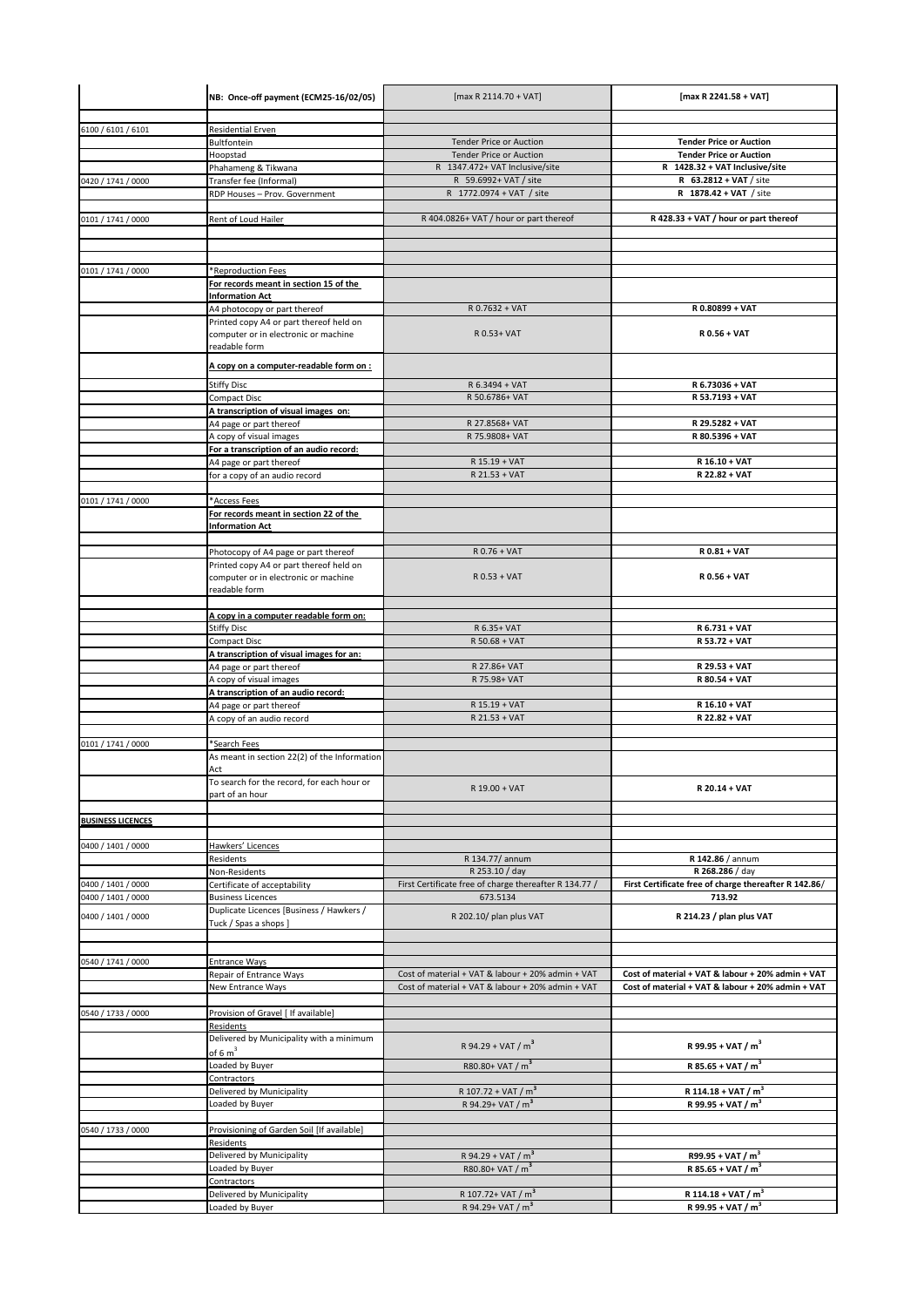| 0540 / 0717 / 0000       | Renting Out: Implements & Equipment           |                                                         |                                                     |
|--------------------------|-----------------------------------------------|---------------------------------------------------------|-----------------------------------------------------|
|                          | Tractor & Trailer                             | R 269.48+ VAT / hour                                    | R 285.65 + VAT / hour                               |
|                          | Tractor/TLB                                   | R 191 + VAT / hour                                      | R 202.46 + VAT / hour                               |
|                          | Grader                                        | R 673.28 + VAT / hour                                   | R 713.67 + VAT / hour                               |
|                          | Front-End Loader                              | R 673.38+ VAT / hour                                    | R 713.67 + VAT / hour                               |
|                          | Concrete Mixer                                | R 141.38 + VAT / hour [or part thereof]                 | R 149.86 + VAT / hour [or part thereof]             |
|                          | Tractor & Slasher [Bossiekapper]              | R 403.9872+ VAT / hour                                  | R 428.23 + VAT / hour                               |
|                          | Truck                                         | R 403.9872 + VAT / hour                                 | R 428.23 + VAT / hour                               |
|                          | Back-Actor                                    | R 673.49+ VAT / hour                                    | R 713.67 + VAT / hour                               |
|                          | <b>Water Tanker</b>                           | R 134.70 + VAT / hour [or part thereof]                 | R 142.78 + VAT / hour [or part thereof]             |
|                          | Bo-Mac [Roller]                               | R 134.70+ VAT / hour [or part thereof]                  | R 142.78 + VAT / hour [or part thereof]             |
|                          | Kudu                                          | R 134.70 + VAT / hour [or part thereof]                 | R 142.78 + VAT / hour [or part thereof]             |
|                          | Bush cutter [Lyn snyer]                       | R 134.70 + VAT / hour [or part thereof]                 | R 142.78 + VAT / hour [or part thereof]             |
|                          |                                               |                                                         |                                                     |
|                          |                                               |                                                         |                                                     |
| 0430 / 1713 / 0000       | Grave Plots: Bultfontein & Hoopstad           |                                                         |                                                     |
|                          | Not Masoned [Residents]                       | R 1 208.40 + VAT / plot                                 | R 1 280.90 + VAT / plot                             |
|                          | Not Masoned [Non-Residents]                   | R 1 476.95 + VAT / plot                                 | R 1 565.57 + VAT / plot                             |
|                          |                                               |                                                         |                                                     |
| 0430 / 1713 / 0000       | Grave Plots: Phahameng & Tikwana              |                                                         |                                                     |
|                          | Not Masoned [Residents]                       | R 671.34 + VAT / plot                                   | R 711.68 + VAT / plot                               |
|                          | Not Masoned [Non-Residents]                   | R 939.86 + VAT / plot                                   | R 996.25 + VAT / plot                               |
|                          | Not Masoned [Residents]                       | R 671.34 + VAT / plot [Grave to be dug by family        | R 711.68 + VAT / plot [Grave to be dug by family    |
| 0430 / 1713 / 0000       | Grave Plots: Children / Still Born Babies     |                                                         |                                                     |
|                          | 6.3.1 [Grave dug by family themselves]        | R 201 + VAT / plot                                      | R 213.06 + VAT / plot                               |
|                          | 6.3.2 [Grave dug by municipality]             | R537.06+ VAT / plot                                     | R 569.28 + VAT / plot                               |
| 0430 / 1713 / 0000       | Pauper Graves                                 | Grave FREE OF CHARGE                                    | <b>Grave FREE OF CHARGE</b>                         |
|                          |                                               |                                                         |                                                     |
| 0430 / 1713 / 0000       | Double Burials in Single Grave                |                                                         |                                                     |
|                          | Bultfontein & Hoopstad                        |                                                         |                                                     |
|                          | Residents                                     | R 2 820 + VAT                                           | R 2 989 + VAT                                       |
|                          | <b>Non-Residents</b>                          | R 4161.507+ VAT                                         | R 4 411.20 + VAT                                    |
|                          | Phahameng & Tikwana                           |                                                         |                                                     |
|                          | Residents                                     | R 836.98+ VAT                                           | R 887.19 + VAT                                      |
|                          |                                               | R 1 208.40+ VAT                                         | R 1 280.90 + VAT                                    |
|                          | Non-Residents                                 |                                                         |                                                     |
|                          |                                               |                                                         |                                                     |
| <b>WATER 6% increase</b> |                                               |                                                         |                                                     |
| 0560 / 0433 / 0000       | Domestic & Churches                           |                                                         |                                                     |
|                          | Metered Tariff                                | R 6.52/ ke + VAT                                        | R 6.91 / ke + VAT                                   |
|                          |                                               |                                                         |                                                     |
|                          | Levy<br>Unmetered Minimum                     | R 39.58+ VAT / month                                    | R 41.95 + VAT / month                               |
|                          |                                               |                                                         |                                                     |
|                          | Businesses / Hotels / Hospitals / Prison /    |                                                         |                                                     |
| 0560 / 0433 / 0000       | Schools / Government Bodies / Hostels         |                                                         |                                                     |
|                          | Metered Tariff                                | R 6.52 ke + VAT                                         | R 6.91 kč + VAT                                     |
|                          | Levy                                          | R 138.52 + VAT / month                                  | R 146.83 + VAT / month                              |
|                          |                                               |                                                         |                                                     |
| 0560 / 0433 / 0000       | Levy: Schools Without Water Meters            |                                                         |                                                     |
|                          | [Phahameng / Tikwana]                         | R 4 148.71 + VAT                                        | R 4 397.63 + VAT                                    |
|                          |                                               |                                                         |                                                     |
| 0560 / 0433 / 0000       | Departmental Levy                             | R 2.30 / kg                                             | R 2.44 / ke                                         |
|                          |                                               |                                                         |                                                     |
| 0560 / 0433 / 0000       | Sport Bodies / Old Age Homes                  | R5.10 / ke + VAT                                        | R5.41 / ke + VAT                                    |
|                          |                                               |                                                         |                                                     |
|                          |                                               |                                                         |                                                     |
| 0560 / 0433 / 0000       | Vacant Erven Levy (Sec. 145(3)(ii) Ord. 8/62) | R 28.77 + VAT                                           | R 30.50 + VAT                                       |
|                          |                                               |                                                         |                                                     |
| 0560 / 0433 / 0000       | Old Luzern Camp [Bultfontein]                 | R5.0986/ ke + VAT                                       | R 5.40 / k <sup>e</sup> + VAT                       |
|                          |                                               |                                                         |                                                     |
| 0560 / 1729 / 0000       | Reconection fees                              | R 209.92 + VAT                                          | R 222.51 + VAT                                      |
|                          |                                               |                                                         |                                                     |
|                          | Consumers' Deposits                           |                                                         |                                                     |
| 7201 / 7202 / 7201       | Domestic                                      | 720.33                                                  | R 763.55                                            |
| 7201 / 7202 / 7202       | <b>Businesses</b>                             | 960.48                                                  | R 1 018.11                                          |
|                          | <b>Water Connections</b>                      | Cost of material + VAT and labour + 20% + VAT Admin fee | Cost of material + VAT and labour + 20% + VAT Admin |
| 7330 / 7334 / 7301       |                                               |                                                         |                                                     |
| 7330 / 7334 / 7301       |                                               |                                                         |                                                     |
|                          |                                               |                                                         |                                                     |
| 0560 / 1741 / 0000       | <b>Testing of Water Meters</b>                | R 480.21+ VAT / test meter                              | R 509.02 + VAT / test meter                         |
|                          |                                               |                                                         |                                                     |
|                          | Raw water                                     |                                                         | R 2.46 / k <sup>e</sup> + VAT                       |
|                          |                                               |                                                         |                                                     |
| <b>SEWERAGE 6%</b>       |                                               |                                                         |                                                     |
|                          |                                               |                                                         |                                                     |
| 0570 / 0453 / 0000       | Septic Tanks 1 suction max: B =7000 et        |                                                         |                                                     |
|                          | 10.1.1 Urban area<br>$H = 4500$ $Et$          | R 140.20+ VAT / suction                                 | R 148.61 + VAT / suction                            |
|                          | 10.1.2 Rural area:                            | R 34.02+ VAT / km + Suction                             | $R36.06 + VAT / km +$ Suction                       |
|                          |                                               |                                                         |                                                     |
| 0570 / 0453 / 0000       |                                               |                                                         |                                                     |
|                          | Domestic / Churches / Church Hall / Sport     |                                                         |                                                     |
|                          | <u> Clubs</u> - <u>Levy</u>                   | R 72.72 + VAT / month                                   | R 77.08 + VAT / month                               |
|                          |                                               |                                                         |                                                     |
| 0570 / 0453 / 0000       | <b>Business - Levy</b>                        | R 134.40 + VAT / month                                  | R 142.46 + VAT / month                              |
|                          |                                               |                                                         |                                                     |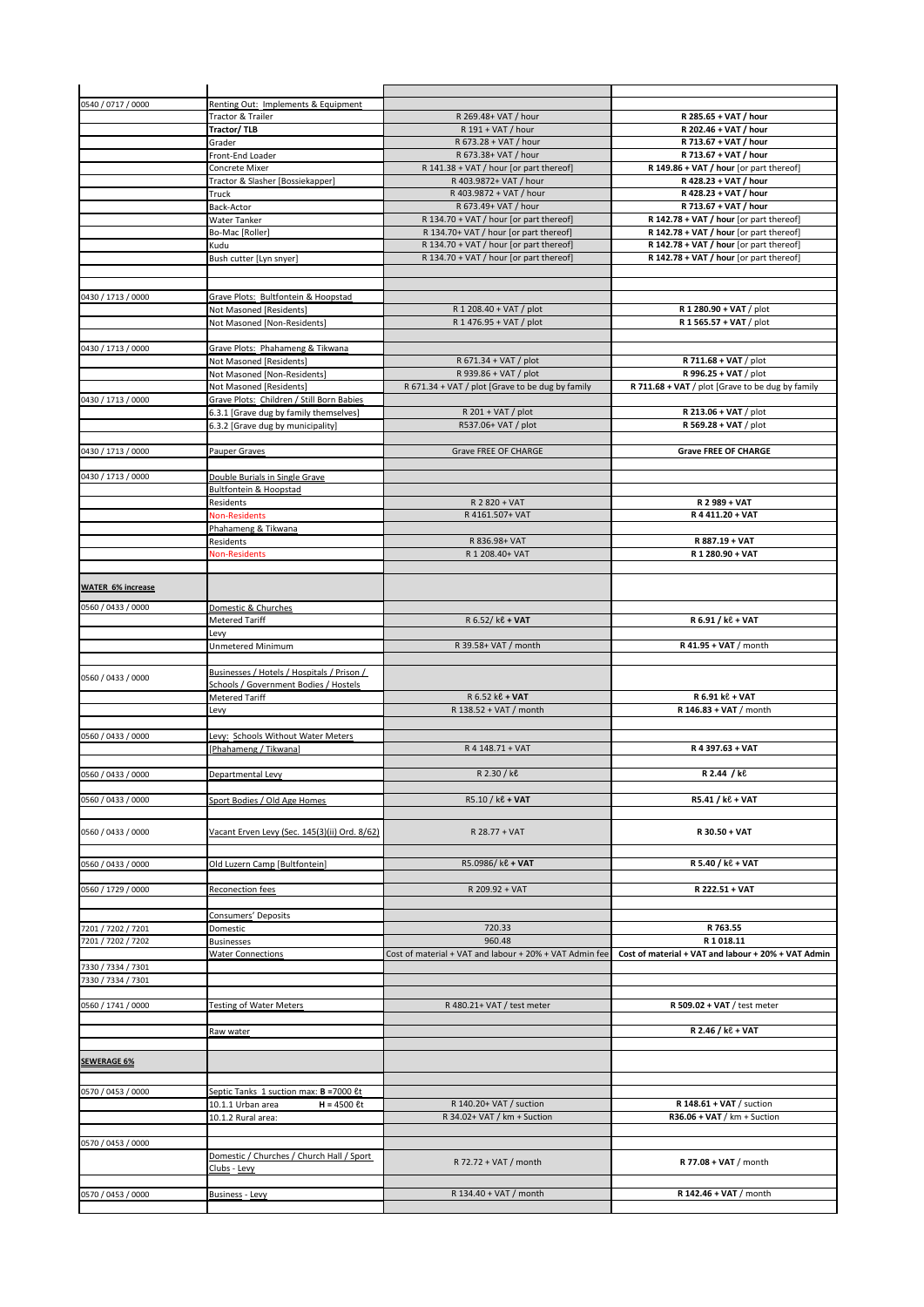| 0570 / 0453 / 0000                       | Garage - Levy                                                       | R 193.92 + VAT / month                                                        | R 205.55 + VAT / month                                                        |
|------------------------------------------|---------------------------------------------------------------------|-------------------------------------------------------------------------------|-------------------------------------------------------------------------------|
| 0570 / 0453 / 0000                       | Hotel - Levy                                                        | R 727.05 + VAT / month                                                        | R 770.67 + VAT / month                                                        |
|                                          |                                                                     |                                                                               |                                                                               |
| 0570 / 0453 / 0000                       | Flats - Levy [Per Block]                                            | R 484.69 + VAT / month                                                        | R 513.77 + VAT / month                                                        |
| 0570 / 0453 / 0000                       | Suidwes - [Hoopstad]                                                |                                                                               |                                                                               |
|                                          |                                                                     | R 193.92 + VAT / month                                                        | R 205.55 + VAT / month                                                        |
|                                          | Grain silo<br>Workshop                                              | R 328.39 + VAT / month                                                        | R 348.09 + VAT / month                                                        |
| 0570 / 0453 / 0000                       |                                                                     |                                                                               |                                                                               |
|                                          | Senwes - [Bultfontein]                                              | R 193.92 + VAT / month                                                        | R 205.55 + VAT / month                                                        |
|                                          | Grain silo<br>Dealer Workshop                                       | R 269.10 + VAT / month                                                        | R 285.25 + VAT / month                                                        |
| 0570 / 0453 / 0000                       |                                                                     |                                                                               |                                                                               |
|                                          | Old Age Home                                                        | R 751.33 + VAT / month                                                        | R 796.41 + VAT / month                                                        |
| 0570 / 0453 / 0000                       | [Bultfontein / Hoopstad]<br>Vacant Erven (Sec. 138(2) Ord.8/62)     | R 24.27 + VAT / month                                                         | R 25.73 + VAT / month                                                         |
|                                          |                                                                     |                                                                               |                                                                               |
| 0570 / 0453 / 0000                       | Other State / Provincial Buildings                                  | R 368.88+ VAT / month                                                         | R 391.01 + VAT / month                                                        |
|                                          | <b>Testing Grounds Levy</b>                                         |                                                                               |                                                                               |
| 0570 / 0453 / 0000                       | Magistrate's Office / Police Station - Levy                         | R 605.86 + VAT / month                                                        | R 642.21 + VAT / month                                                        |
| 0570 / 0453 / 0000                       | Telkom / Post Office - Levy                                         | R 368.88+ VAT / month                                                         | R 391.01 + VAT / month                                                        |
|                                          |                                                                     |                                                                               |                                                                               |
| 0570 / 0453 / 0000                       |                                                                     |                                                                               |                                                                               |
|                                          | Schools without Waterborne Sewerage<br>[Phahameng / Tikwana] - Levy | R 4 163.38 + VAT / month                                                      | R 4 413.18+ VAT / month                                                       |
| 0570 / 0453 / 0000                       |                                                                     |                                                                               |                                                                               |
| 0570 / 0453 / 0000                       | Schools with Waterborne Sewerage<br>New Connection                  | R 1 454.14 + VAT / month<br>Cost of material + VAT & labour + 20% admin + VAT | R 1 541.39 + VAT / month<br>Cost of material + VAT & labour + 20% admin + VAT |
|                                          |                                                                     |                                                                               |                                                                               |
| <b>REFUSE REMOVAL 6%</b>                 |                                                                     |                                                                               |                                                                               |
| 0580 / 0473 / 0000                       | Domestic / Churches                                                 | R 50.11 + VAT / month                                                         | R 53.12 + VAT / month                                                         |
|                                          |                                                                     |                                                                               |                                                                               |
| 0580 / 0473 / 0000                       | <b>Business</b>                                                     | R 100.97 + VAT / month                                                        | R 107.03 + VAT / month                                                        |
| 0580 / 0473 / 0000                       | Schools / Prisons / Hospitals / Other                               | R 250.88 + VAT / month                                                        | $R$ 265.93 + VAT / month                                                      |
|                                          | Provincial & Government Buildings                                   |                                                                               |                                                                               |
|                                          |                                                                     |                                                                               |                                                                               |
| 0580 / 0473 / 0000                       | Departmental                                                        | R 74.62 + VAT / month                                                         | R 79.10 + VAT / month                                                         |
| 0580 / 1741 / 0000                       | Refuse Removal                                                      |                                                                               |                                                                               |
|                                          | Cleaning of Erven                                                   | Actual costs + 20% + VAT / site                                               | Actual costs + 20% + VAT / site                                               |
|                                          | <b>Building Rubble</b>                                              | R 618.55 + VAT / load                                                         | R 655.66 + VAT / load                                                         |
|                                          |                                                                     |                                                                               |                                                                               |
| <b>POUND FEES 6%</b>                     |                                                                     |                                                                               |                                                                               |
| 0420 / 1741 / 0000                       | Cattle                                                              |                                                                               |                                                                               |
|                                          | Pound Fees                                                          | R 22.20 + VAT / head / day                                                    | R 23.53 + VAT / head / day                                                    |
|                                          | <b>Herding Fees</b>                                                 | R 29.63 + VAT / head / day                                                    | R 31.41 + VAT / head / day                                                    |
| 0420 / 1741 / 0000                       | Horses / Donkeys<br>Pound Fees                                      | R 29.63 + VAT / head / day                                                    | R 31.41 + VAT / head / day                                                    |
|                                          | <b>Herding Fees</b>                                                 | R 66.66 + VAT / head / day                                                    | R 70.66 + VAT / head / day                                                    |
| 0420 / 1741 / 0000                       | Sheep / Goats<br>Pound Fees                                         | R 14.82 + VAT / head / day                                                    | R 15.71 + VAT / head / day                                                    |
|                                          | <b>Herding Fees</b>                                                 |                                                                               |                                                                               |
| 0420 / 1741 / 0000                       | Pigs                                                                |                                                                               |                                                                               |
|                                          | Pound Fees<br><b>Herding Fees</b>                                   | R 29.64 + VAT / head / day<br>R 14.82+ VAT / head / day                       | R 31.42 + VAT / head / day<br>R 15.71 + VAT / head / day                      |
|                                          |                                                                     |                                                                               |                                                                               |
| <b>RENTAL OF HALLS</b>                   |                                                                     |                                                                               |                                                                               |
|                                          | Municipal Related ( All Council Halls)                              | Free of Charge                                                                | <b>Free of Charge</b>                                                         |
|                                          | Bultfontein - Louis Botha Hall (Pan Palace)                         |                                                                               |                                                                               |
|                                          | Conferences, Meetings, Courses, Funerals                            |                                                                               |                                                                               |
| 7300 / 7303 / 7301<br>0423 / 0735 / 0000 | Deposit<br>Rental                                                   | 1260.34<br>R 1 512.88 + VAT                                                   | 1 336.36<br>R 1 603.65 + VAT                                                  |
|                                          |                                                                     |                                                                               |                                                                               |
| 7300 / 7303 / 7301                       | Dinners, Parties, Receptions, Wedding<br>Deposit                    | 1260.72                                                                       | R1336.36                                                                      |
| 0423 / 0735 / 0000                       | Rental                                                              | R 4 034.35 + VAT                                                              | R 4 276.41+ VAT                                                               |
|                                          |                                                                     |                                                                               |                                                                               |
| 0423 / 0735 / 0000                       | Pre Occupation Fee per Day                                          | R 189.23 + VAT / day                                                          | R 200.58 + VAT / day                                                          |
|                                          |                                                                     |                                                                               |                                                                               |
| 7300 / 7315 / 7301                       | <b>Phahameng Community Hall</b><br>Deposit                          | 779                                                                           | R 826                                                                         |
|                                          | Rental                                                              | R 1 342.66+ VAT                                                               | R 1 423.22 + VAT                                                              |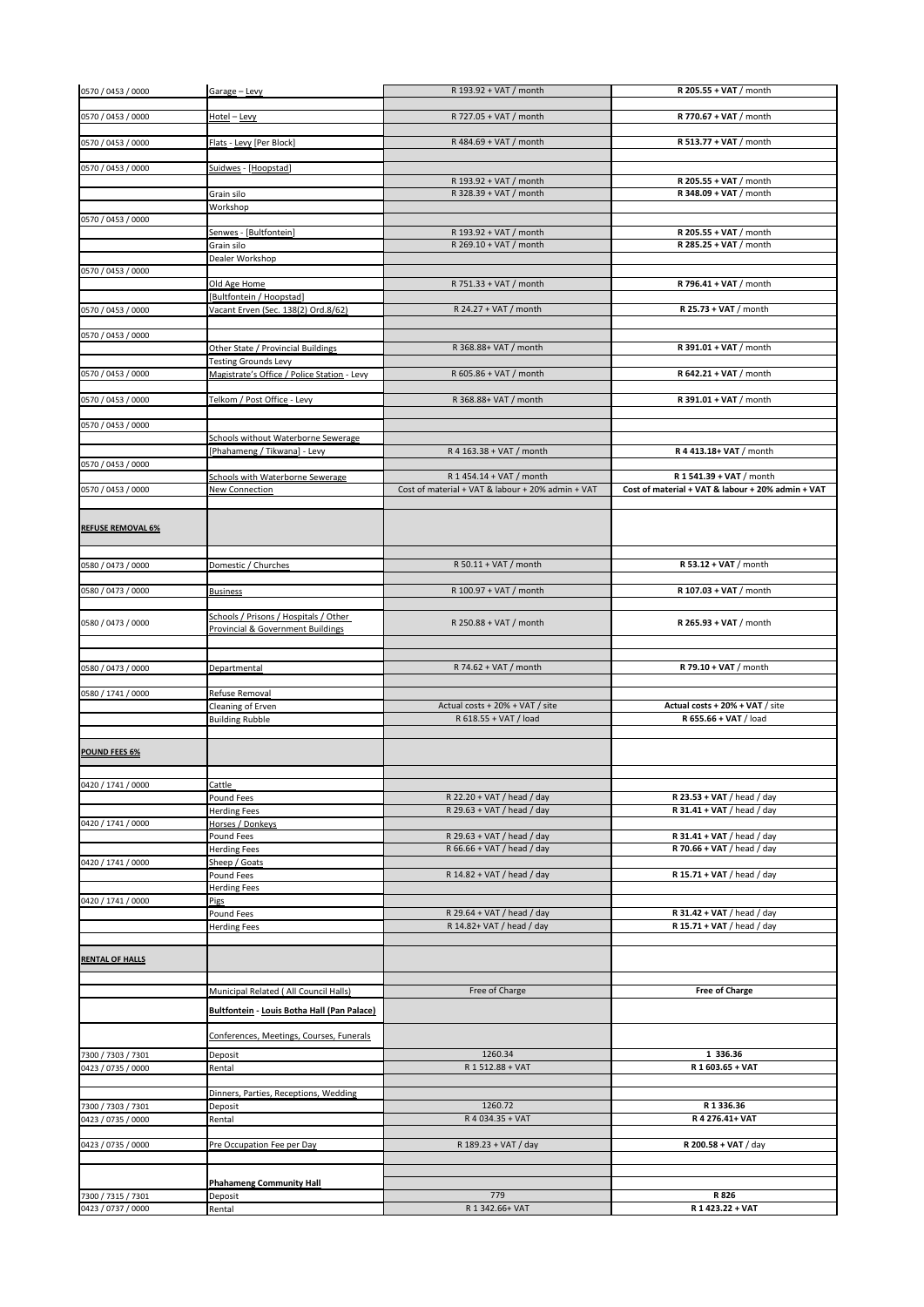|                                                                                                                 | <b>Bultfontein Town Hall: Non-Profitable</b>                                          |                                            |                                              |
|-----------------------------------------------------------------------------------------------------------------|---------------------------------------------------------------------------------------|--------------------------------------------|----------------------------------------------|
|                                                                                                                 | Organisations                                                                         |                                            |                                              |
|                                                                                                                 | VLU, Ecclesiastical gatherings and Services                                           |                                            |                                              |
|                                                                                                                 | Management Meetings, Agricultural Study,                                              |                                            |                                              |
|                                                                                                                 | Groups, Political Parties, District Agricultural<br>Union, All Educational Lectures - |                                            |                                              |
| 0423 / 0737 / 0000                                                                                              | Rental                                                                                | 1260.7322                                  | R1 336.37                                    |
| 7300 / 7301 / 7301                                                                                              | Deposit                                                                               | 1260.7322                                  | R1 336.37                                    |
| 0423 / 0737 / 0000                                                                                              | Pre Occupation Fee per Day                                                            | R 157.59+ VAT / day                        | R 167.04 + VAT / day                         |
|                                                                                                                 | Dances, Concerts, Bioscope, Parties,                                                  |                                            |                                              |
|                                                                                                                 | Weddings, Dinners, Auctions, (Church                                                  |                                            |                                              |
|                                                                                                                 | Bazaars must be part of 13.7)                                                         |                                            |                                              |
| 0423 / 0737 / 0000<br>7300 / 7301 / 7301                                                                        | Rental<br>Deposit                                                                     | R 1 512.87 + VAT<br>1260.72                | R 1 603.64 + VAT<br>R1336.36                 |
| 0423 / 0737 / 0000                                                                                              | Pre Occupation Fee per Day                                                            | R 157.58 + VAT / day                       | R 167.04 + VAT / day                         |
|                                                                                                                 |                                                                                       |                                            |                                              |
|                                                                                                                 | <b>Hoopstad Civic Centre</b><br>School functions, Local Concerts, Public              |                                            |                                              |
|                                                                                                                 | meetings [none Political], Displays,                                                  |                                            |                                              |
|                                                                                                                 | Kitchen/Stork tea, Lectures/Conference,                                               |                                            |                                              |
|                                                                                                                 | Folk-dances (only in cases of non-<br>professional actors)                            |                                            |                                              |
| 0423 / 0737 / 0000                                                                                              | Rental: Main hall                                                                     | R 1 342.28 + VAT                           | R 1 422.82 + VAT                             |
| 0423 / 0737 / 0000                                                                                              | Rental: Side hall                                                                     | R 738.49 + VAT / day                       | R 782.80 + VAT / day                         |
| 0423 / 0737 / 0000                                                                                              | Rental: Kitchen & bar                                                                 | R 563.91+ VAT / day                        | R 597.75 + VAT / day                         |
|                                                                                                                 | Professional Concerts, Political Meetings,                                            |                                            |                                              |
|                                                                                                                 | Social functions, Bazaars, Bioscope [mobile],                                         |                                            |                                              |
|                                                                                                                 | Tea party -                                                                           |                                            |                                              |
| 0423 / 0737 / 0000<br>0423 / 0737 / 0000                                                                        | Rental: Main hall<br>Rental: Side hall                                                | R 1 342.28 + VAT<br>R 738.49 + VAT / day   | R 1 422.82 + VAT<br>R 782.80 + VAT / day     |
| 0423 / 0737 / 0000                                                                                              | Rental: Kitchen & bar                                                                 | R 563.91 + VAT / day                       | R 597.75 + VAT / day                         |
|                                                                                                                 |                                                                                       |                                            |                                              |
|                                                                                                                 | Weddings, Receptions, Dinner party<br>[without dancing] -                             |                                            |                                              |
| 0423 / 0737 / 0000                                                                                              | Rental: Main hall                                                                     | R 1 266.30 + VAT                           | R 1 342.28 + VAT                             |
| 0423 / 0737 / 0000                                                                                              | Rental: Side hall                                                                     | R 696.69 + VAT / day                       | R 738.49 + VAT / day                         |
| 0423 / 0737 / 0000                                                                                              | Rental: Kitchen & bar                                                                 | R 531.99 + VAT / day                       | R563.91 + VAT / day                          |
|                                                                                                                 | Pre occupation fee -                                                                  |                                            |                                              |
| 0423 / 0737 / 0000                                                                                              | Rental: Main hall                                                                     | R 167.83 + VAT / day                       | R 177.90 + VAT / day                         |
| 0723 / 0737 / 0000<br>0723 / 0737 / 0000                                                                        | Rental: Side hall<br>Rental: Kitchen & bar                                            | R 134.30+ VAT / day<br>R 134.30+ VAT / day | R 142.36 + VAT / day<br>R 142.36 + VAT / day |
|                                                                                                                 |                                                                                       |                                            |                                              |
| 50% of the above mentioned<br>tariffs will be applicable in cases<br>were the property are used before<br>17:00 |                                                                                       |                                            |                                              |
|                                                                                                                 |                                                                                       |                                            |                                              |
|                                                                                                                 | Tikwana Community Hall - Will be payable<br>by all lessees                            |                                            |                                              |
| 7300 / 7316 / 7301                                                                                              | Deposit                                                                               | 779                                        | R825.74                                      |
| 0423 / 0707 / 0000                                                                                              | Rent                                                                                  | R 1 342.6702 + VAT                         | R 1 423.23 + VAT                             |
|                                                                                                                 | Amanda Coetzer Lapa [Game Reserve]                                                    |                                            |                                              |
| 0423 / 0735 / 0000                                                                                              | Rental: Local Meetings & Training Courses                                             | R 1 512.87+ VAT                            | R 1 603.64 + VAT                             |
| 0423 / 0735 / 0000                                                                                              |                                                                                       |                                            |                                              |
| 7300 / 7305 / 7301                                                                                              | Rental: Parties / Weddings<br>Deposit                                                 | R 4 034.35 + VAT<br>1260.72                | R 4 276.41 + VAT<br>R1336.36                 |
|                                                                                                                 |                                                                                       |                                            |                                              |
| <b>RENTAL OF SPORTING FACILITIES</b>                                                                            |                                                                                       |                                            |                                              |
|                                                                                                                 |                                                                                       |                                            |                                              |
|                                                                                                                 | Phahameng and Tikwana Stadiums                                                        |                                            |                                              |
|                                                                                                                 | (Tournaments)                                                                         |                                            |                                              |
| 7300 / 7306 / 0000                                                                                              | Deposit                                                                               | 630.36                                     | R 668.18                                     |
| 0520 / 0741 / 0000                                                                                              | Rental                                                                                | R 441.25/ day + VAT                        | R 467.73 / day + VAT                         |
|                                                                                                                 | <b>Bultfontein and Hoopstad Stadiums</b>                                              |                                            |                                              |
|                                                                                                                 | (Tournaments)                                                                         |                                            |                                              |
| 7300 / 7306 / 0000<br>0520 / 0741 / 0000                                                                        | Deposit<br>Rental                                                                     | 630.36<br>R 441.25/ day + VAT              | R 668.18<br>R 467.73 / day + VAT             |
|                                                                                                                 |                                                                                       |                                            |                                              |
|                                                                                                                 | Phahameng and Tikwana Stadiums<br><b>Concerts and Social</b>                          |                                            |                                              |
| Events)                                                                                                         |                                                                                       |                                            |                                              |
| 7300 / 7306 / 0000                                                                                              | Deposit                                                                               | 630.36                                     | R 668.18                                     |
| 0520 / 0741 / 0000                                                                                              | Rental<br>Bultfontein and Hoopstad Stadiums                                           | R 441.25/ day + VAT                        | R 467.73 / day + VAT                         |
|                                                                                                                 | (Concerts and social events)                                                          |                                            |                                              |
| 7300 / 7306 / 0000<br>0520 / 0741 / 0000                                                                        | Deposit<br>Rental                                                                     | 703.44<br>R 703.44/ day + VAT              | R 745.65<br>R 745.65 / day + VAT             |